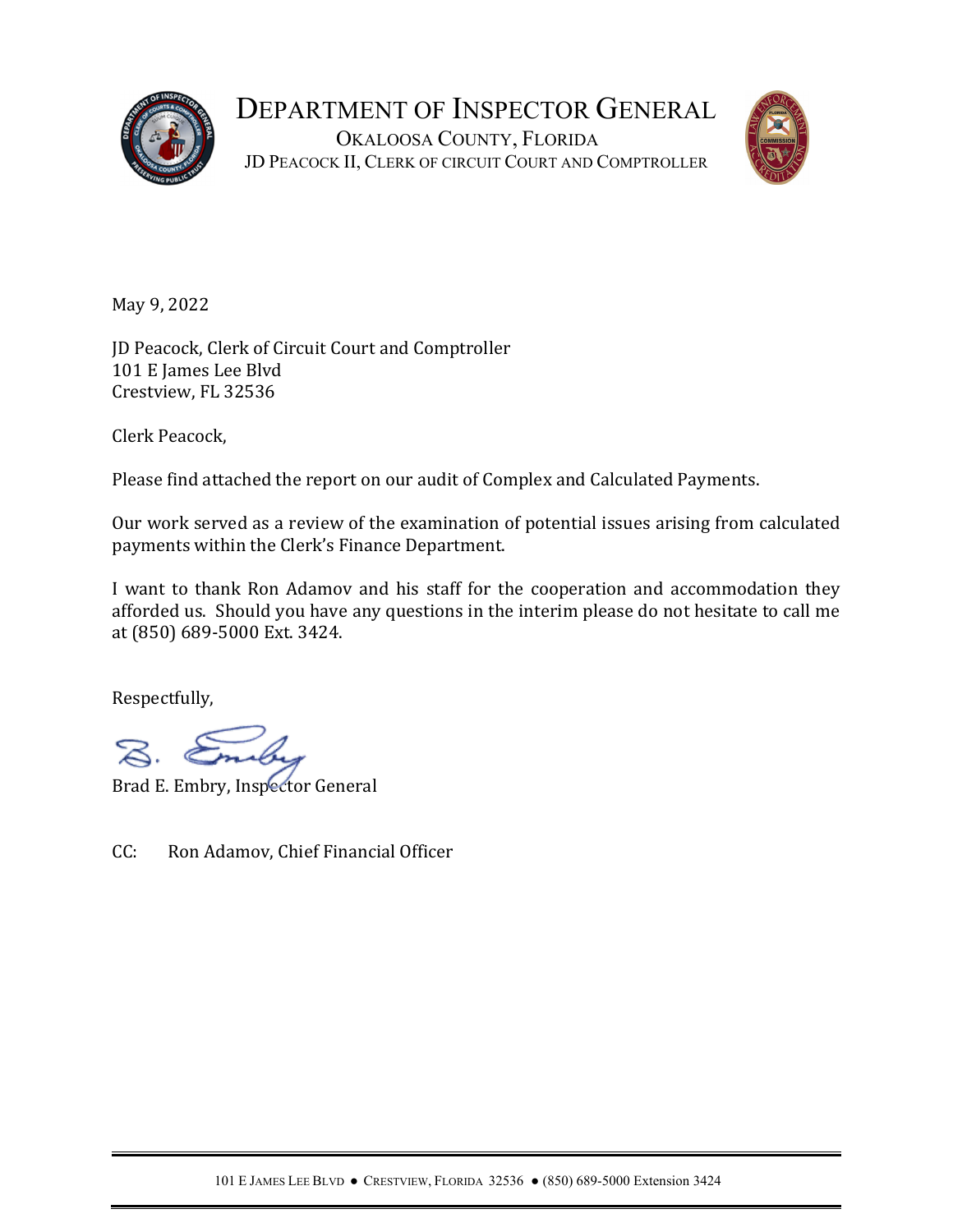# **Okaloosa County CLERK OF CIRCUIT COURT**



# **Department of Inspector General**





## **Report on The Audit of Complex and Calculated Payments**

### REPORT NO. COC 22-01 Report Issued May 9, 2022

Issued By: Brad E. Embry, Inspector General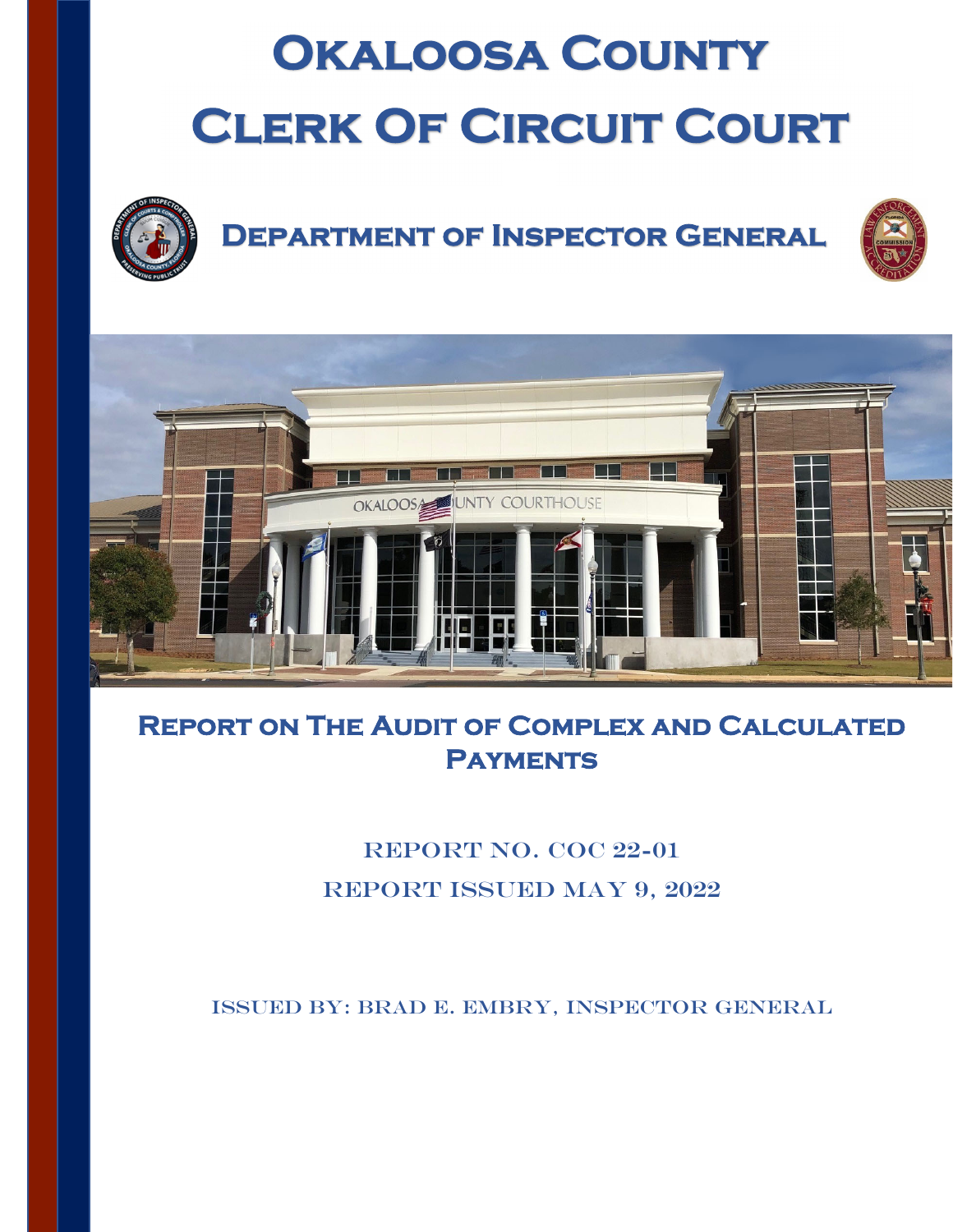#### Background

In October 2021, our office became aware of a payment issue related to calculated contractual payments to Waste Management. A revenue account was incorrectly debited resulting in an overpayment to Waste Management of approximately \$1.6 million over a five-year period. In December 2021, Waste Management remitted the overpaid amount to the County. Our office performed an administrative review of the problem to determine the cause and make recommendations for correction. As a result of the review, our office commenced an audit of complex and calculated payments in general to identify any other potential issues of a similar nature.

#### **Objective**

The objective of our audit was to identify complex and calculated payments, verify correct calculation and reporting and to examine the calculation processes for efficiency, recommending improvements as needed.

#### Scope & Methodology

The scope of covered all calculated payments during Fiscal Year 2021 (exclusive of Water & Sewer Waste Management collections) and processes in place as of December 1, 2021. Audit methodology included interviews with responsible parties, identifying risk, process walkthroughs, and substantive tests of County payments and calculation methods.

Management is responsible for ensuring compliance and adequate safeguarding of public resources from fraud, waste, or abuse. This includes the design, implementation, and maintenance of internal controls relevant to these objectives. This audit was conducted in compliance with Principles & Standards for Offices of Inspector General issued by the Association of Inspectors General and the International Professional Practices Framework issued by the Institute of Internal Auditors.

#### **Testing**

We queried OnBase for all checks issued by the Okaloosa County Board of County Commissioners during Fiscal Year 2021 and applied analytical methods to identify recurring payments. We tested all payment processes where the County paid a specific vendor more than \$100,000 in total during the scope period, and processes under \$100,000 where the County issued 20 or more checks to a specific vendor during the scope period. We did not identify any calculated or payments that would present an issue similar to that of Waste Management; however (as detailed in the Conclusion below), we identified several areas for follow-up.

We examined accounting records in Pentamation to identify debits occurring in revenue accounts. We did not discover any debits outside of properly approved and supported adjustments.

#### Conclusion

Our audit did not identify any complex or calculated payment issues. Almost all reoccurring payments are based on properly approved contracts, and are fixed amounts or performance based. All other payments were completed either through properly approved purchase orders facilitated by the Okaloosa County Purchasing Department or with County-issued credit cards (commonly referred to as P-cards).